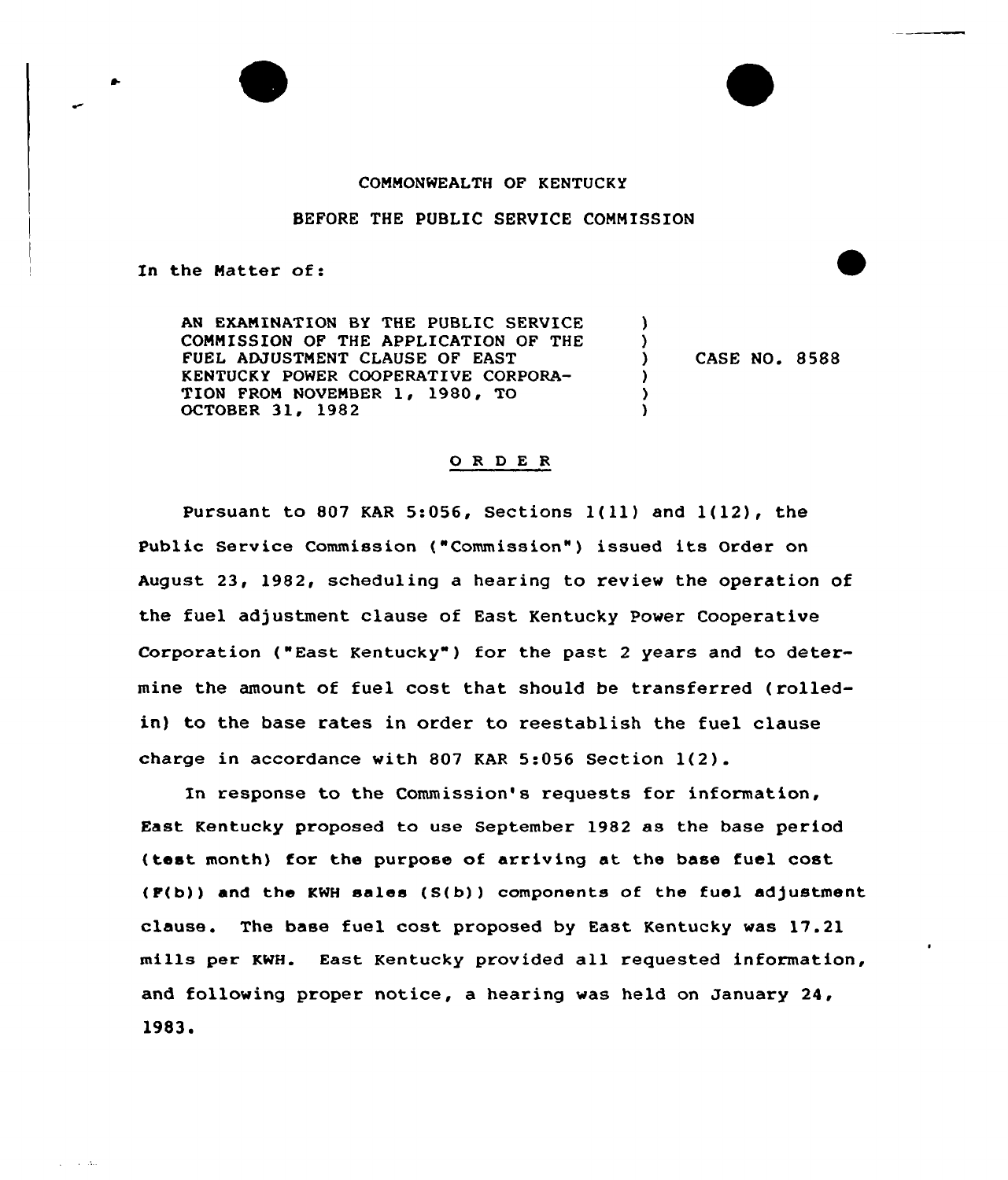The Sole intervenor in this case was the Consumer Protection Division of the Attorney General's Office ("AG"). The AG did not offer testimony, and on cross-examination did not challenge the level of actual fuel cost included in East Kentucky's monthly fuel filings, or the proposed base fuel cost of 17.21 mills per KWH.

In establishing the appropriate level of base fuel cost to be included in East Kentucky's rates, the Commission must determine whether the proposed base period fuel cost per KNH is representative of the level of fuel cost currently being experienced by East Kentucky. The Commission's review of generation mix, unit outages and unit availability disclosed that September 1982 was a reasonably representative generation month for East Kentucky, The Commission's analysis of East Kentucky's monthly fuel clause filings shows that the actual fuel cost incurred for the year ended October 1982 ranged from a low of 14.22 mills per KWH in April 1982 to a high of 17.77 mills per KWH in October 1982. The Commission is of the opinion that East Kentucky has complied with 807 KAR 5t056, and that the base period fuel cost of 17.21 mills per KWH should be approved.

East Kentucky has one billing cycle, and the service period for that cycle covers the calendar month. East Kentucky bills its distribution coops for the cost of providing service for the month, which includes the base period fuel costs contained in the base rates, during the first week of the following month. If the Commission approved East Kentucky's proposed base fuel cost of 17.ll mills per KWH for service rendered on and after June 1,

 $\boldsymbol{2}$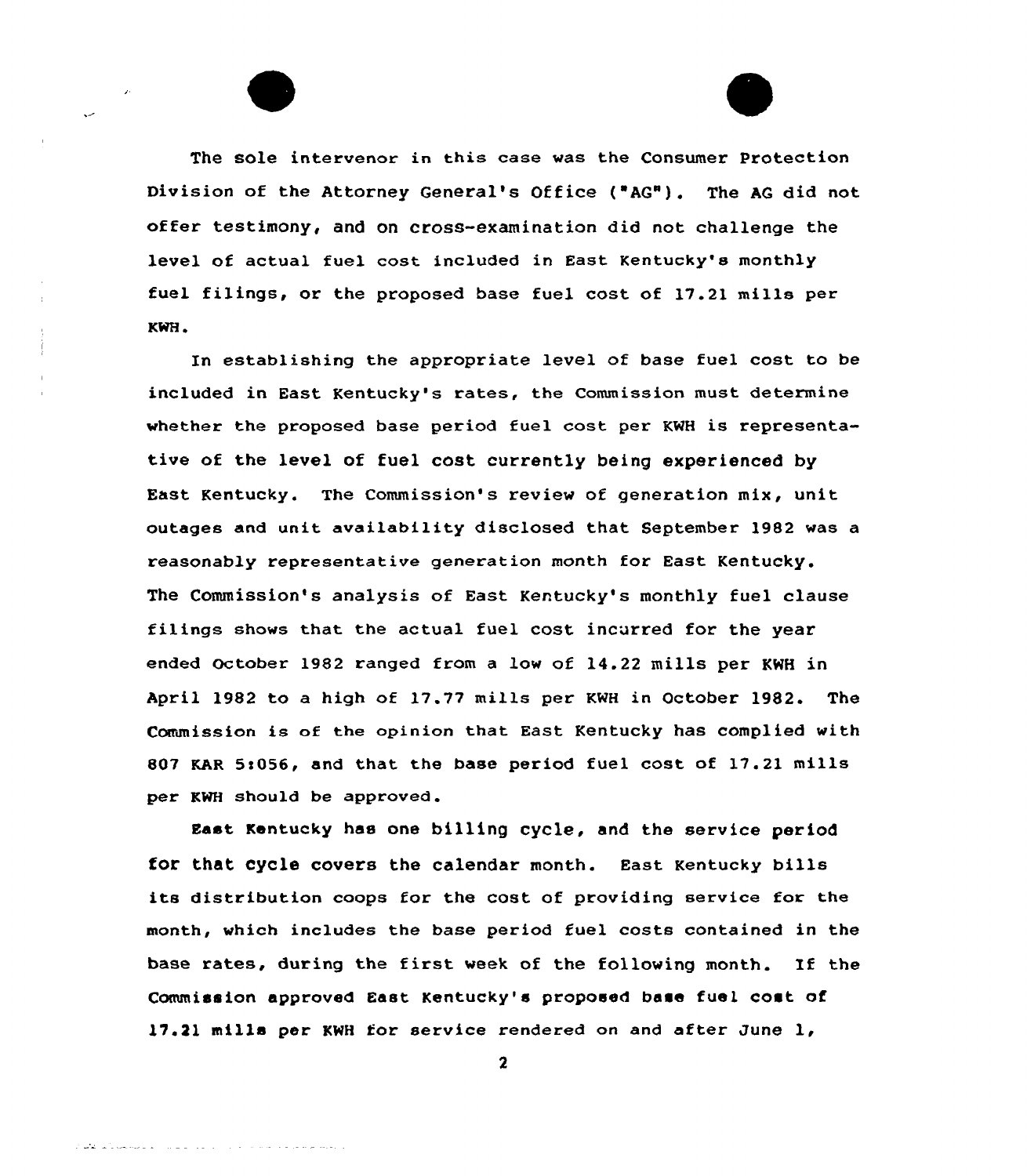East Kentucky would bill its customers for June service in July at the base fuel cost after roll-in of 17.21 mills per KWH. Purthermore, bills for Nay service billed in June would be based on the base fuel cost before roll-in of 14.10 mills per KWH.

The Commission, having considered the evidence of record and being advised, finds that:

l. East Kentucky has complied in all material respects with the provisions of 807 KAR 5:056.

2. The test month of September 1982 should be used as East Kentucky's base period in this proceeding.

3. East Kentucky's proposed base period fuel cost of 17.21 mills per KWH should be approved.

4. The establishment of a base fuel cost of 17.21 mills per KWH requires a transfer (roll-in) of .311 cents per KWH from the fuel adjustment clause rate to East Kentucky's base rates and can best be accomplished by an energy adder to each KWH sold.

5. The revised rates and charges in Appendix A are designed to reflect the transfer (roll-in} to base rates of the differential between the old base fuel cost of 14.10 mills per KWH and the new base fuel cost of 17.21 mills per KWH.

6. The rates in Appendix <sup>A</sup> should be approved for service rendered on and after June 1, 1983.

7. The fuel adjustment clause rate for May to be billed in June should be computed using the base fuel cost prior to roll-in of 14.10 mills per KWH.

8. The fuel adjustment clause rate for June usage and the succeeding months should be computed using the base fuel cost after roll-in of 17.21 mills per KWH approved herein.

-3-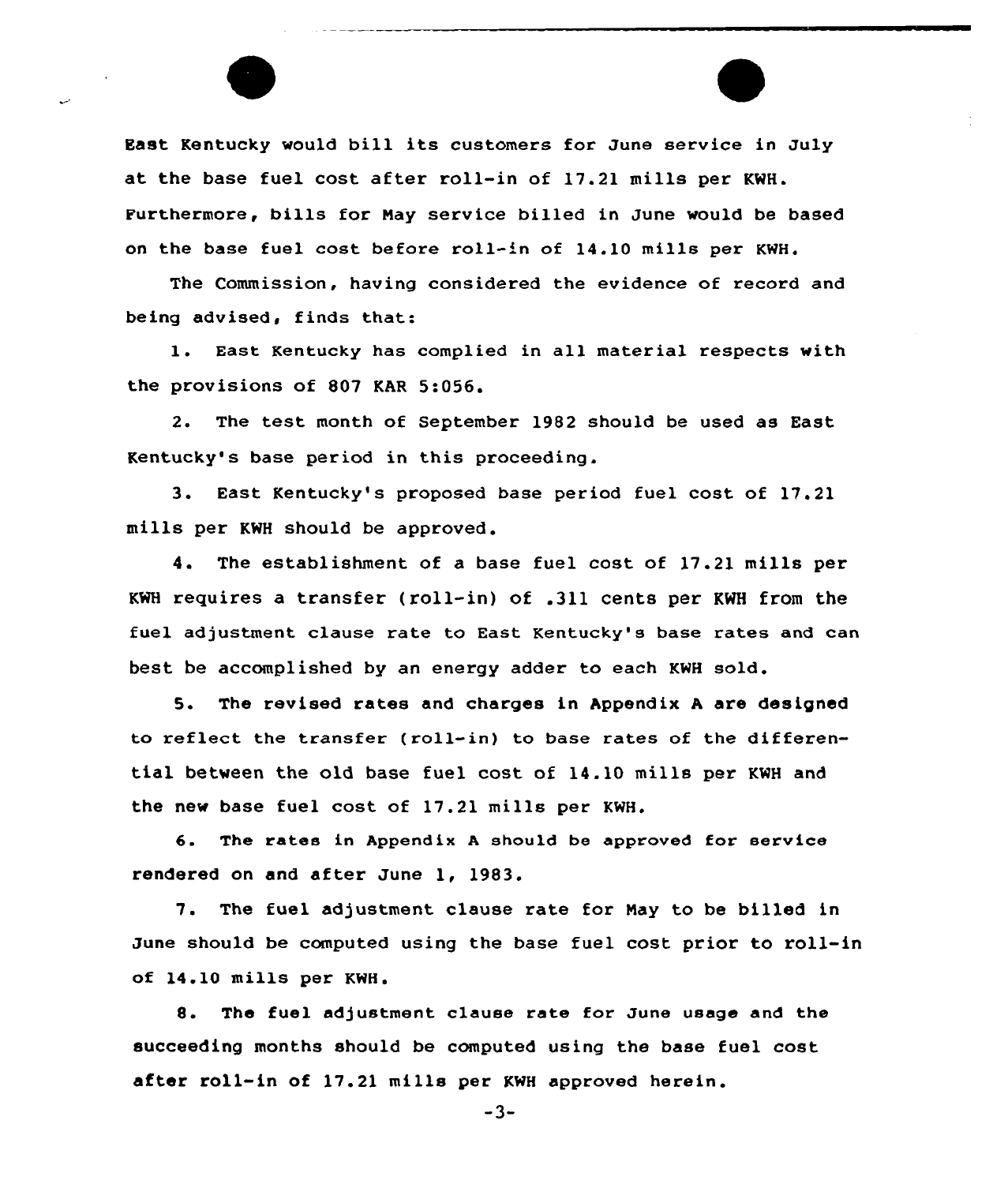IT IS THEREFORE ORDERED that the charges collected by East Kentucky through the fuel adjustment clause for the period November 1, 1980, through October 31, 1982, be and they hereby are approved.

IT IS FURTHER ORDERED that East Kentucky's proposed base period fuel cost of 17.21 mills per KWH be and it hereby is approved.

IT IS FURTHER ORDERED that the rates in Appendix A be and they hereby are approved for service rendered by East Kentucky on and after June 1, 1983.

IT IS FURTHER ORDERED that within 30 days from the date of this Order East Kentucky shall file vith the Commission its revised tariff sheets setting out the rates approved herein.

Done at Frankfort, Kentucky, this 3rd day of June, 1983.

PUBLIC SERVICE COMMISSION

<u>cume</u> Vice Chairman /

Commiss

ATTEST:

**Secretary**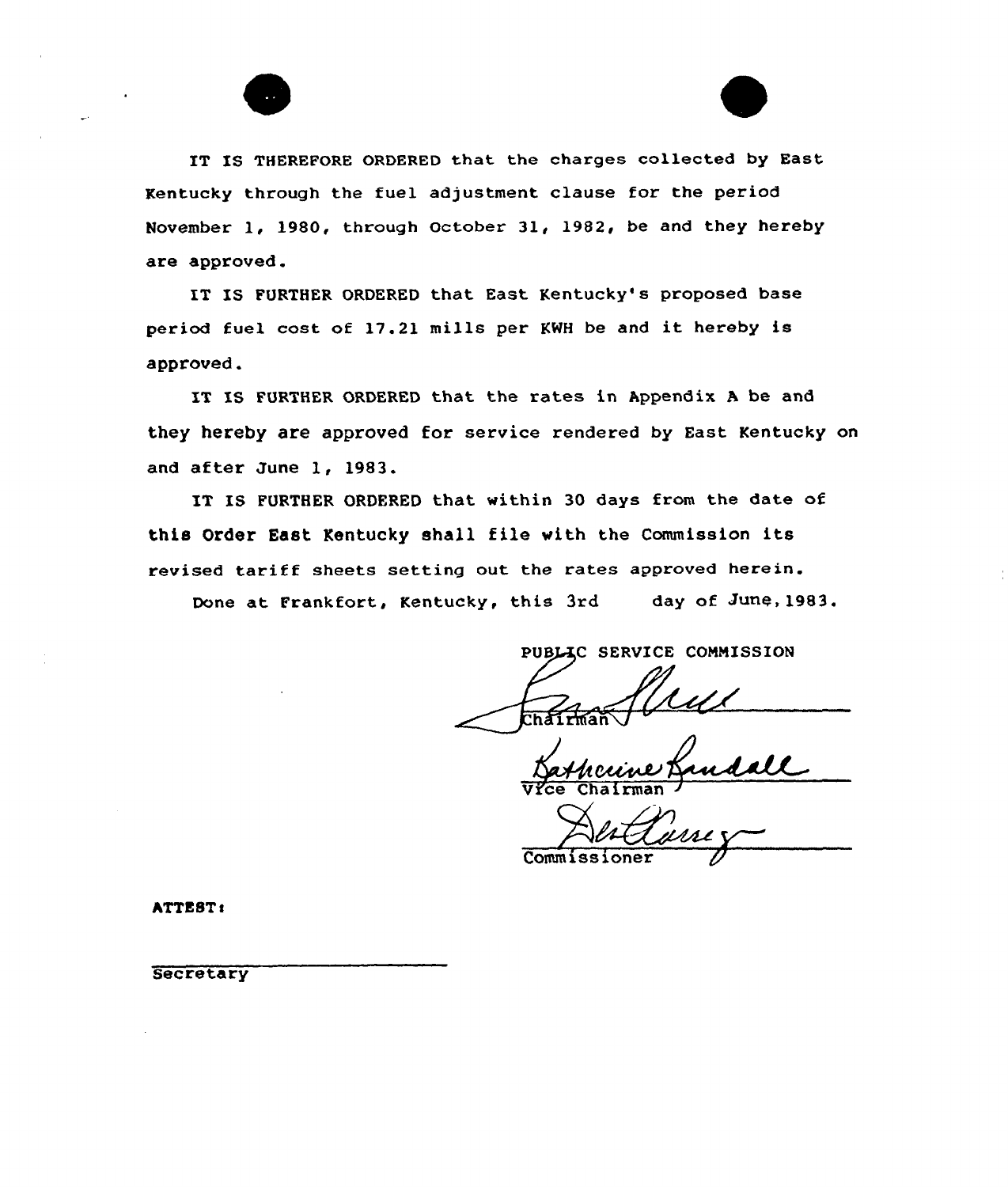

## APPENDIX A

APPENDIX TO AN ORDER OF THE KENTUCKY PUBLIC SERVICE COMMISSION IN CASE NO. 8588 DATED June 3, 1983.

The following rates and charges are prescribed for the customers in the area served by East Kentucky Power Cooperative, Inc. All other rates and charges not specifically mentioned herein shall remain the same as those in effect under authority of this Commission prior to the effective date of this Order.

wholesale Power Rate Schedule

## AVAILABILITY

Available to all cooperative associations which are or shall be members of East Kentucky Power Cooperative, Ines The electric power and energy furnished hereunder shall be separately metered for each point of delivery.

MONTHLY RATE - PER SUBSTAT ION OR METERING POINT

## Substation Charge:

\$ 1,069 per month for each energised substation. In the event of )oint utilisatioa, this charge shall be divided equally.

## Demand Charge:

\$7.82 per KW of billing demand.

#### Energy Charge:

All Kwh \$.02815 per Kwh